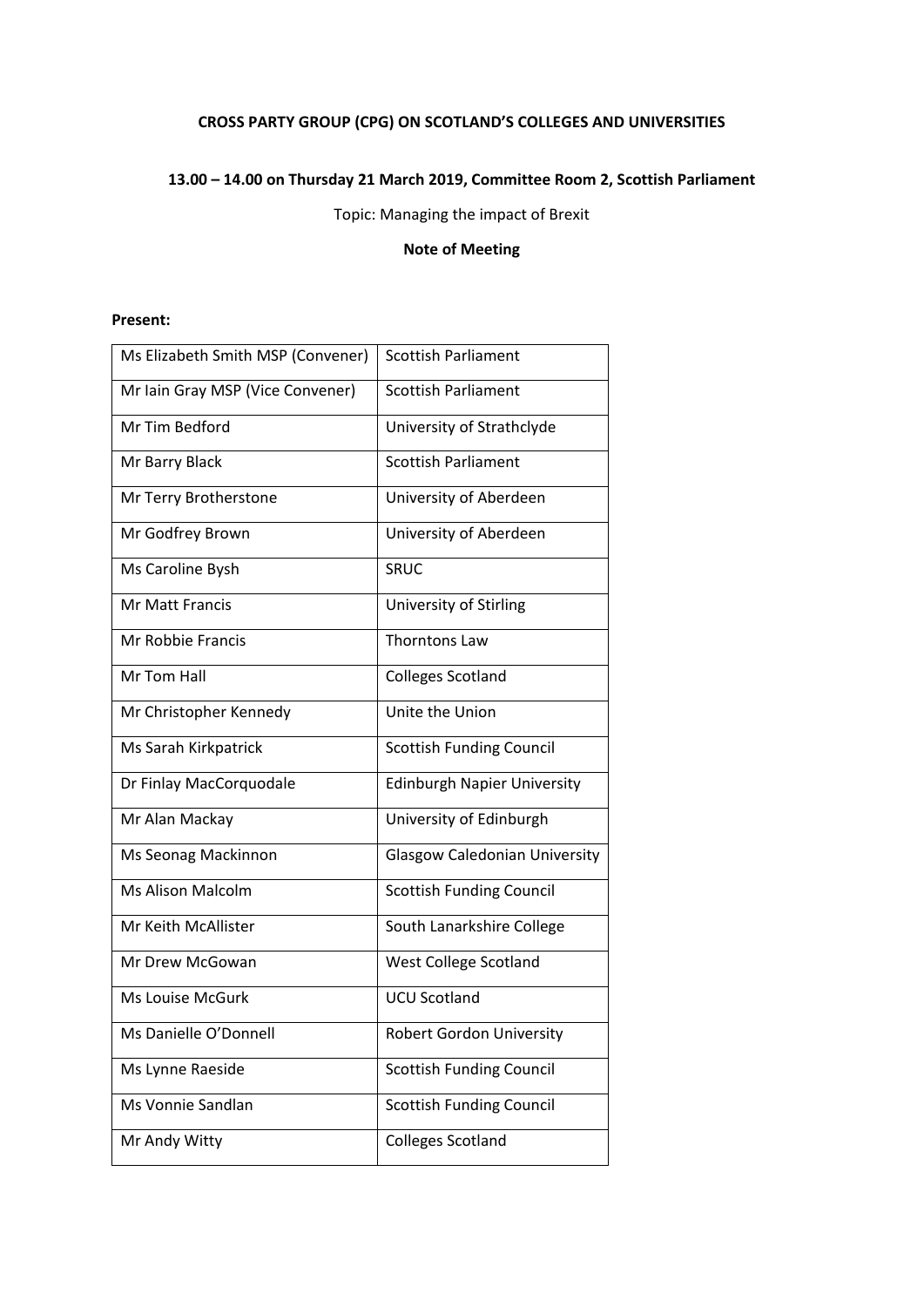| Mr Duncan McKay | Universities Scotland |
|-----------------|-----------------------|
| Mr Boab Thomson | Universities Scotland |

### **Apologies:**

| Ms Joanne Buchan            | <b>Colleges Scotland</b>                |
|-----------------------------|-----------------------------------------|
| Dr Sandra Cairncross        | <b>Edinburgh Napier University</b>      |
| Ms Jenny Gilruth MSP        | <b>Scottish Parliament</b>              |
| <b>Prof Matthew Maciver</b> | University of the Highlands and Islands |
| Ms Jane Scott               | <b>Queen Margaret University</b>        |
| Mr Alastair Sim             | Universities Scotland                   |
| Mr Martyn Spence            | <b>Heriot-Watt University</b>           |
| Mr Kenny Stewart            | The Open University in Scotland         |

### **1. Welcome and introduction from the Convener**

The Convener welcomed members to the eleventh meeting of the CPG on Colleges and Universities in session five of the Scottish Parliament. The topic for discussion is how institutions are managing the impact of Brexit. The Convener welcomed the speakers: Mr Andy Witty, Director of Sector Policy, Colleges Scotland; Mr Keith McAllister, Head of Finance, South Lanarkshire College; Ms Vonnie Sandlan, Assistant Director EU Exit, Scottish Funding Council; Mr Alan Mackay, Deputy Vice-Principal International, University of Edinburgh; and Professor Tim Bedford, Associate Principal, Research and Knowledge Exchange, University of Strathclyde.

## **2. Apologies**

The Convener noted the apologies for the meeting.

## **3. Approval of minutes from 6 December 2018 meeting.**

Members of the group approved the minutes from the previous meeting on 6 December 2018

#### **4. Introduction of topic: Managing the impact of Brexit.**

The Convener then invited the speakers to make their presentations.

#### **Mr Andy Witty, Colleges Scotland & Mr Keith McAllister, South Lanarkshire College**

Mr Witty and Mr McAllister began by informing members that their presentation would focus on how Brexit might affect the college sector in Scotland. They added that the speed of change is such that it makes sector-wide policy interventions very difficult.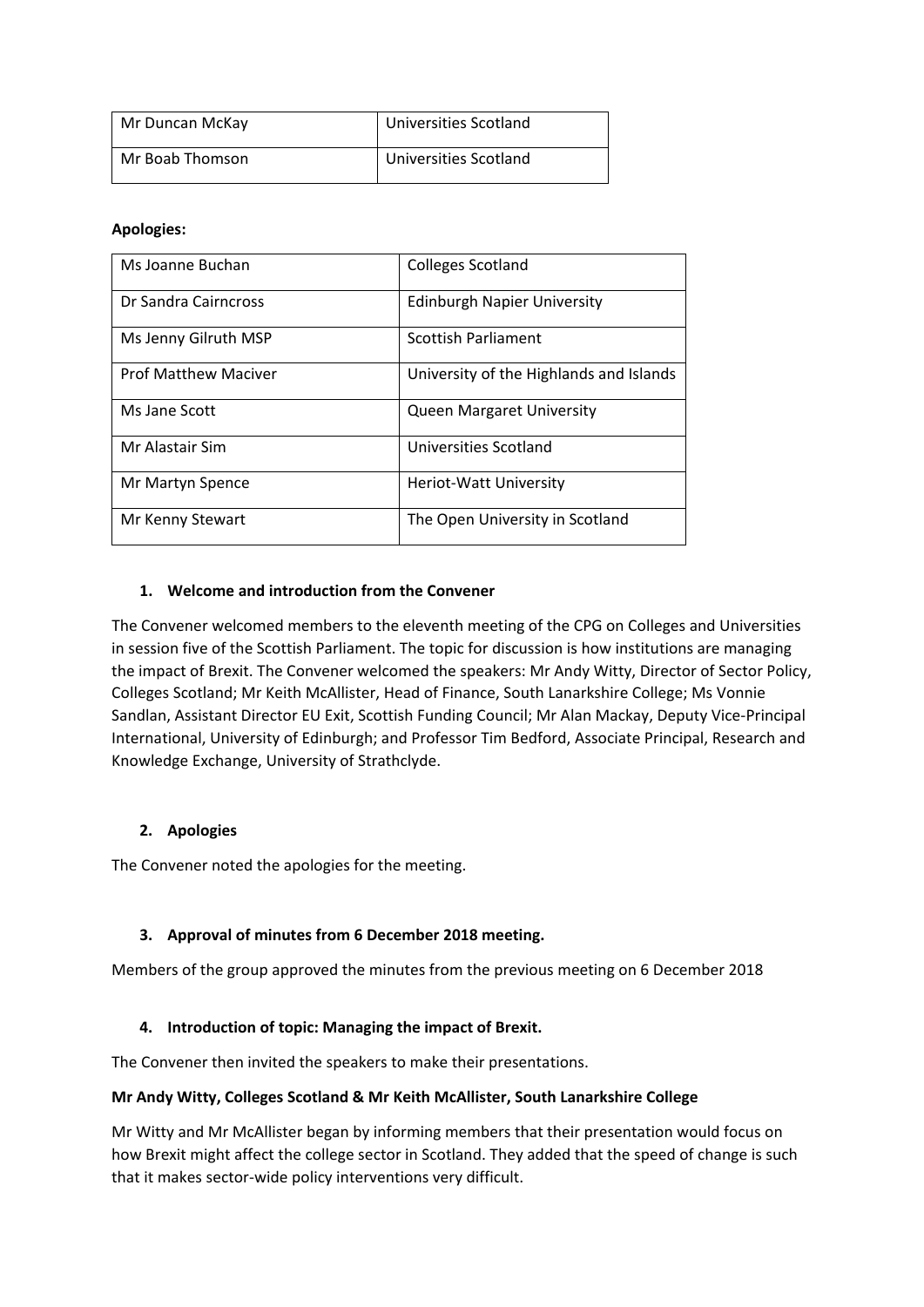Continuing, Mr Witty told members that an estimated 3% of staff in colleges are from the EU whilst over 16,000 EU students are currently enrolled in colleges in Scotland. One college in particular, Edinburgh College, delivers over 40,000 credits annually to students from the EU. Mr Witty added that staff and student mobility was key for college sector and more work was needed to ensure EU domiciles could work and study in Scotland.

Mr McAllister then explained if there is a drop in the number of students from the EU going to university, this will also have a secondary impact on people going to colleges. He added that there is a strong need for the Scottish Government to set a strategic approach on how colleges and universities should work together so there is no unhelpful competition for students.

The presentation concluded with Mr McAllister stating that with the right support, colleges could make a significant contribution a post-Brexit Scotland. He added that any of the Brexit scenarios could result in an economic shock, and colleges will be ready to address any skills gaps which might arise from this.

### **Ms Vonnie Sandlan, Scottish Funding Council**

Ms Sandlan began by stating that the Erasmus programme has been an important initiative for thousands of students across Scotland over the years. In considering the college sector, Ms Sandlan added that there is currently €9.5m worth of activity in Scotland alone. There's a general consensus that Erasmus is just for university students, but that's incorrect. College students have much to gain from the programme, especially given that there will be a significant number of them who have never left the town where they were born, never mind the country.

Ms Sandlan then told the story of City of Glasgow College student Mark Gibson, who was selected to go to Finland and complete a work placement as part of his HNC in Childhood Practice. The trip was fully funded through Erasmus and it gave Mark the opportunity to see one of the top childcare systems in the world and exposed him to a different way of delivering early years education. As well as contributing Mark's total requirement of work placement for the year, Ms Sandlan added that the experience had a significant, positive impact on Mark as a person and transformed his approach to learning.

Ms Sandlan concluded her presentation by discussing the UK's future participation in the Erasmus programme. She informed members that in a no-deal scenario, it is expected that the UK will lose its 'Programme Country' status and will be reclassified as a partner country. In this case, there is no precedent for a partner country to participate in any Erasmus activity beyond certain HE activity. This would exclude colleges, but also youth clubs and volunteering organisations, from participating in the programme. Ms Sandlan added that although this was the worst-case scenario, it was still a likely outcome.

## **Mr Alan Mackay, Deputy Vice-Principal International, University of Edinburgh and Director of Edinburgh Global**

Mr Mackay started by informing members that he would focus on the human impact of Brexit. Quite a lot of the conversation is given to official statistics about employment and immigration, but first and foremost, this is about people. How Brexit will affect, and is affecting, ordinary people's lives should be the number one priority for governments.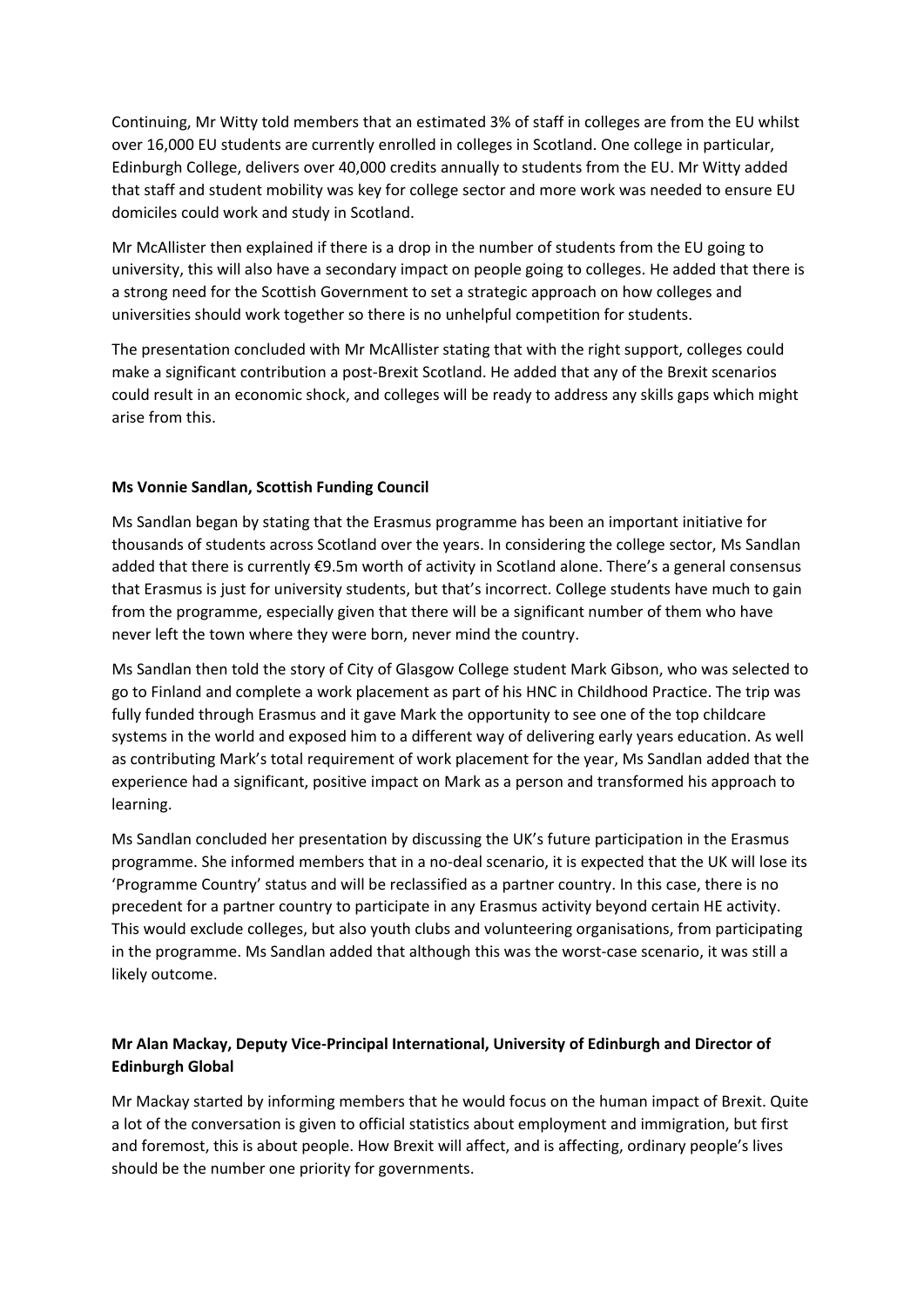At his own institution, Mr Mackay said staff and students are feeling anxious, alienated and confused. Currently, there are 6440 staff and students from the EU at the University of Edinburgh. 14% of students are EU-domiciled whilst a quarter of the academic workforce are from Europe. Their experience has been absent from the public discussion over the last three years and a worrying antiimmigrant rhetoric has surfaced. He added that Scotland needs to send out a welcoming message to EU citizens and has welcomed the Scottish Government's efforts in this regard.

Continuing, Mr Mackay then moved on to discuss Erasmus, stating that a number of students were anxious over whether they would still be able to participate in the programme. Edinburgh University is the largest participation institution in the UK and the largest host university also. Mr Mackay added that his institution has taken the decision to provide a financial guarantee to students waiting to start their time abroad so that they will still be able to do so.

Mr Mackay then expanded on other areas of concern for students, notably the fact that EU students currently do not know their fee status for next year. He added that the Scottish Government haven't given a commitment yet and that it was starting to cause some anxiety amongst students. Fee status also has implications for access to student loans, so it's important that a decision is taken soon. Mr Mackay finished his presentation by saying that whilst his institution is doing everything it can for its staff and students, the current uncertainty over Brexit is nonetheless a political issue which must be solved by politicians.

## **Professor Tim Bedford, Associate Principal, Research and Knowledge Exchange, University of Strathclyde**

Professor Bedford began his presentation by informing members that there has been only a slight decline in UK participation in Horizon research programmes over the last couple of years. However, he added that there has been a greater decline in the number of grants in which UK institutions are coordinators, which suggests European partners have become nervous about partnering with a UK institution.

Currently, EU funding sources contribute over £100m to Scotland's research excellence every year, which is around 10% of total research income. However, Professor Bedford added that in addition to funding, participation in European research programmes also gives institutions access to collaborative networks, expertise and facilities. These are just as important as the actual funding in some cases, he added.

Professor Bedford then informed members about his own institution's participation in Horizon 2020, the EU's biggest research and innovation programme. The University of Strathclyde received £36m last year in funding and were coordinators of 22% of the total number of projects in Scotland. He added that there was a varying dependency on EU funding amongst different academic departments, but some were significantly reliant on European monies. For example, Professor Bedford said the university's European Policies Research Centre, which specialises in regional and industrial development in Europe, received 80% of its total funding from the EU.

In concluding, Professor Bedford summarised the different outcomes which could occur as the UK prepares to leave the EU. If the UK leaves with a deal, the UK will be an associated country in regards to European research programmes, which means the status quo would prevail for the duration of the current programmes. However, if there is no-deal, the UK would become a third country and this would result in institutions losing access to EU research funding. In finishing, Professor Bedford said